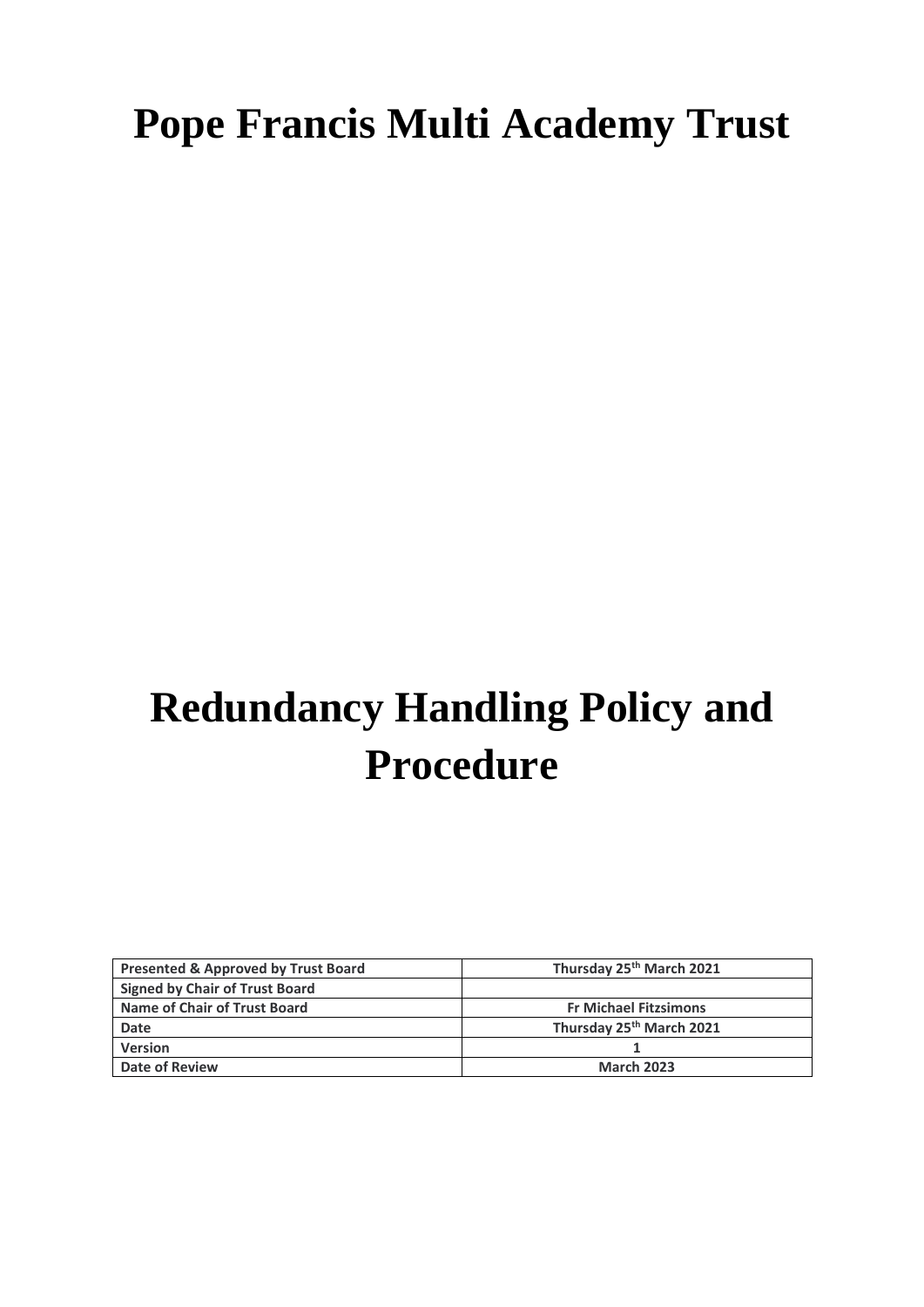### Redundancy Handling Policy and Procedure

#### 1. Introduction

- 1.1. The Academy Trust is committed to ensuring its workforce operates effectively and efficiently.
- 1.2. The Academy Trust will exercise good practice and regularly review its organisational structure to ensure that it is fit for purpose and delivers the best possible outcomes for pupils and is financially sustainable longer term.
- 1.3. The Academy Trust aims to ensure the security and stability of employment as far as possible. However, in light of funding limitations, service delivery requirements and external factors, redundancy may be necessary.
- 1.4. Definitions

"Headteacher" also refers to any other title used to identify the Headteacher where appropriate, where they have delegated authority.

"Employee" refers to any member of the staff, teaching and support, employed to work at the School to dismiss.

#### 2. Scope of this Policy

- 2.1. This policy applies to all employees of the Academy Trust.
- 2.2. This policy does not form part of the employee's contractual terms and conditions and may be amended from time to time.

#### 3. Principles

- 3.1. When managing potential redundancies, the Academy Trust will comply with all legislative requirements and operate in accordance with this policy.
- 3.2. The Academy Trust is committed to a consistent, and ongoing, approach to resource planning. Non-pay spending will be continually reviewed in order to minimise budgetdriven staffing reductions.
- 3.3. Employees who are affected by staffing reductions will be provided with appropriate information and support in a timely manner. This includes employees who are absent from work for any reason.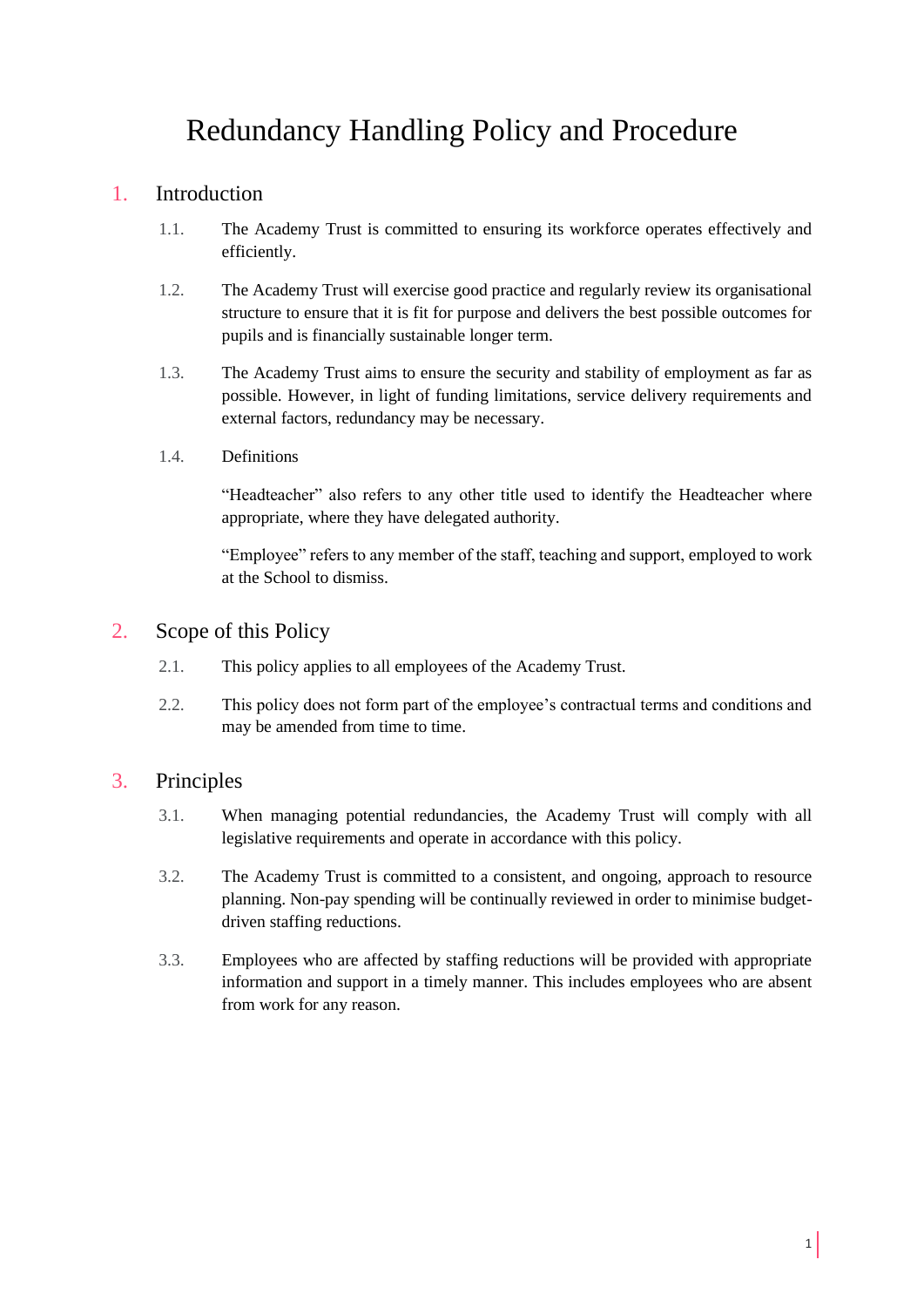#### 4. Scheme of Delegation

4.1. Those responsible for managing organisational change will do so in accordance with the Academy Trust's Scheme of Delegation.

#### 5. Equality and Equality Impact Assessment

- 5.1. The Academy Trust will manage organisational change in accordance with equalities legislation and reasonable adjustments will be considered where required.
- 5.2. Although an Equality Impact Assessment (EIA) is not a legal requirement, we will automatically consider this when organisational change is being planned and a determination made as to whether or not an initial assessment is sufficient or identifies the need for a full EIA.
- 5.3. The appropriate ACAS EIA will be followed, where one is deemed necessary.
- 5.4. When an EIA is undertaken, this will be included in the business case submission.

#### 6. Avoiding redundancies

- 6.1. Within the context of the needs of the School, the Academy Trust and the Local Governing Body will make every effort to avoid compulsory redundancy by achieving reductions through:
	- Review of and, where appropriate, reduction of non-staffing costs
	- Review of genuine fixed-term contracts
	- Reduced use of agency workers or other contractors
	- Natural turnover and employee resignations.
	- Deletion of appropriate vacancies and/or recruitment freeze
	- Voluntary redeployment of staff into other suitable posts within the School
	- Voluntary transfer to part-time working, reduced hours or job-sharing arrangements
	- − Voluntary redundancy

#### 7. Business Case

7.1. A business case will be produced and this will detail the proposed organisational change.

The business case proposal will include the following:

- Rationale for change
- − Current and proposed staffing structure (including job descriptions, person specifications and salary levels)
- − Identification of new and changed posts
- Implementation plan including slotting in the arrangements selection process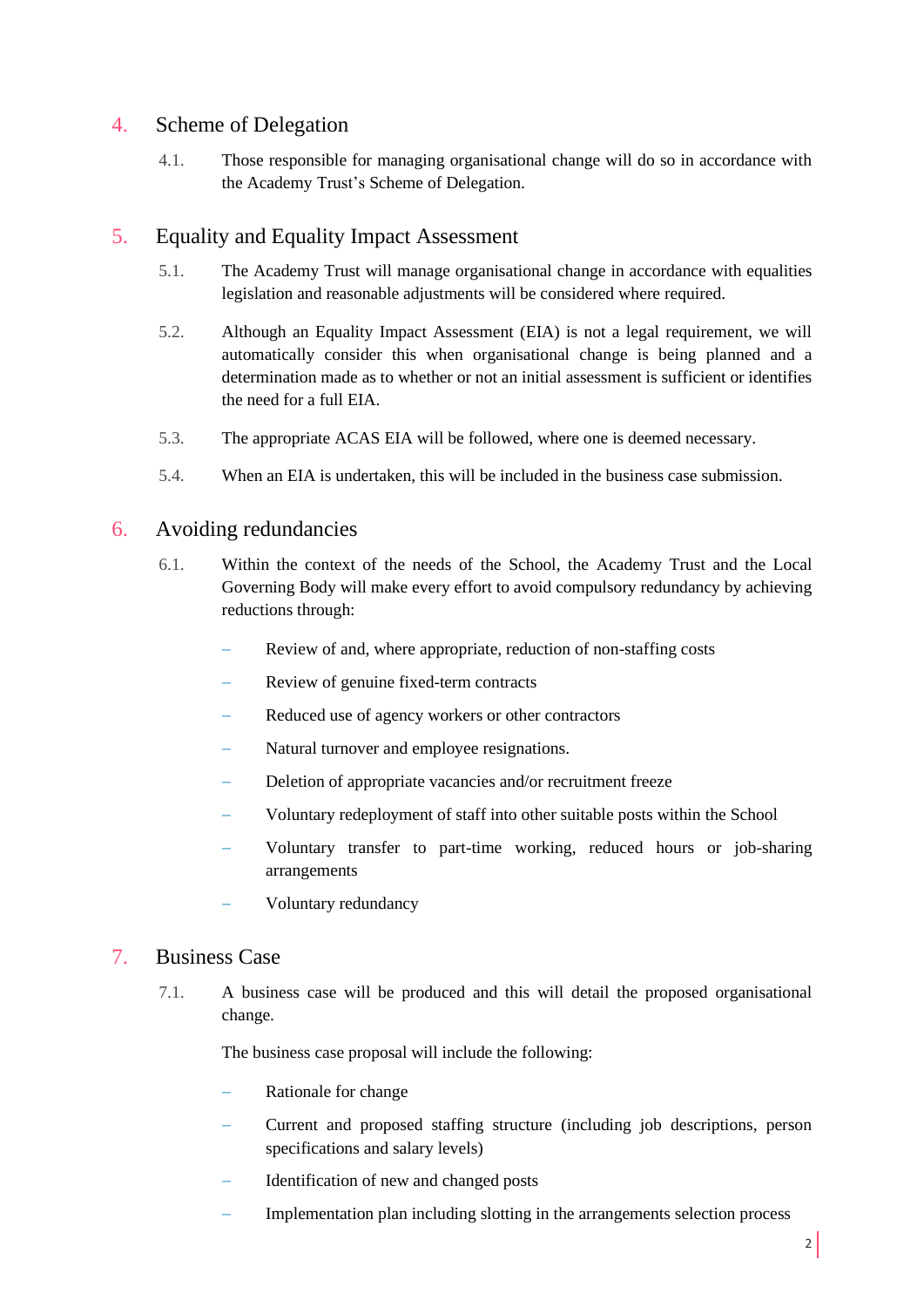- − Timeline
- Any salary protection/safeguarding arrangements, as appropriate
- The appeals process, including specific grounds of appeal
- − Equalities Impact Assessment consideration or detail, as appropriate
- 7.2. The proposed new structure will be assessed for suitability and sustainability, particularly in terms of cost.
- 7.3. Formal approval will be gained on the proposals, in accordance with the Academy Trust's Scheme of Delegation, prior to the implementation of the redundancy proposals.

#### 8. Implementation

#### Consultation

8.1. In the event that it is necessary to make a reduction in employees, formal consultation will be held with employees directly affected and the recognised trade unions.

The period of consultation will be as below:

- Less than 20 redundancies 14 calendar days before any dismissals take effect
- 20 to 99 redundancies the consultation must start at least 30 calendar days before any dismissals take effect
- 100 or more redundancies the consultation must start at least 45 calendar days before any dismissals take effect
- 8.2. The Directors of the Academy Trust will carefully consider any representations made to it and respond to them. If there is a rejection of any representations, the reasons will be given in writing.

The consultation will include the following:

- (a) The reasons for the redundancy
- (b) The number and descriptions of the employees to be dismissed as redundant
- (c) The total number of employees of any such description employed at the **School**
- (d) The proposed method of selecting the employees to be dismissed
- (e) The proposed method of carrying out the dismissals, including the period over which the dismissals are to take effect
- (f) The method of calculating any compensation to be paid to redundant employees
- (g) The number of agency workers working temporarily for and under the supervision and direction of the School
- (h) The parts of the School in which the agency workers are working and the type of work they are carrying out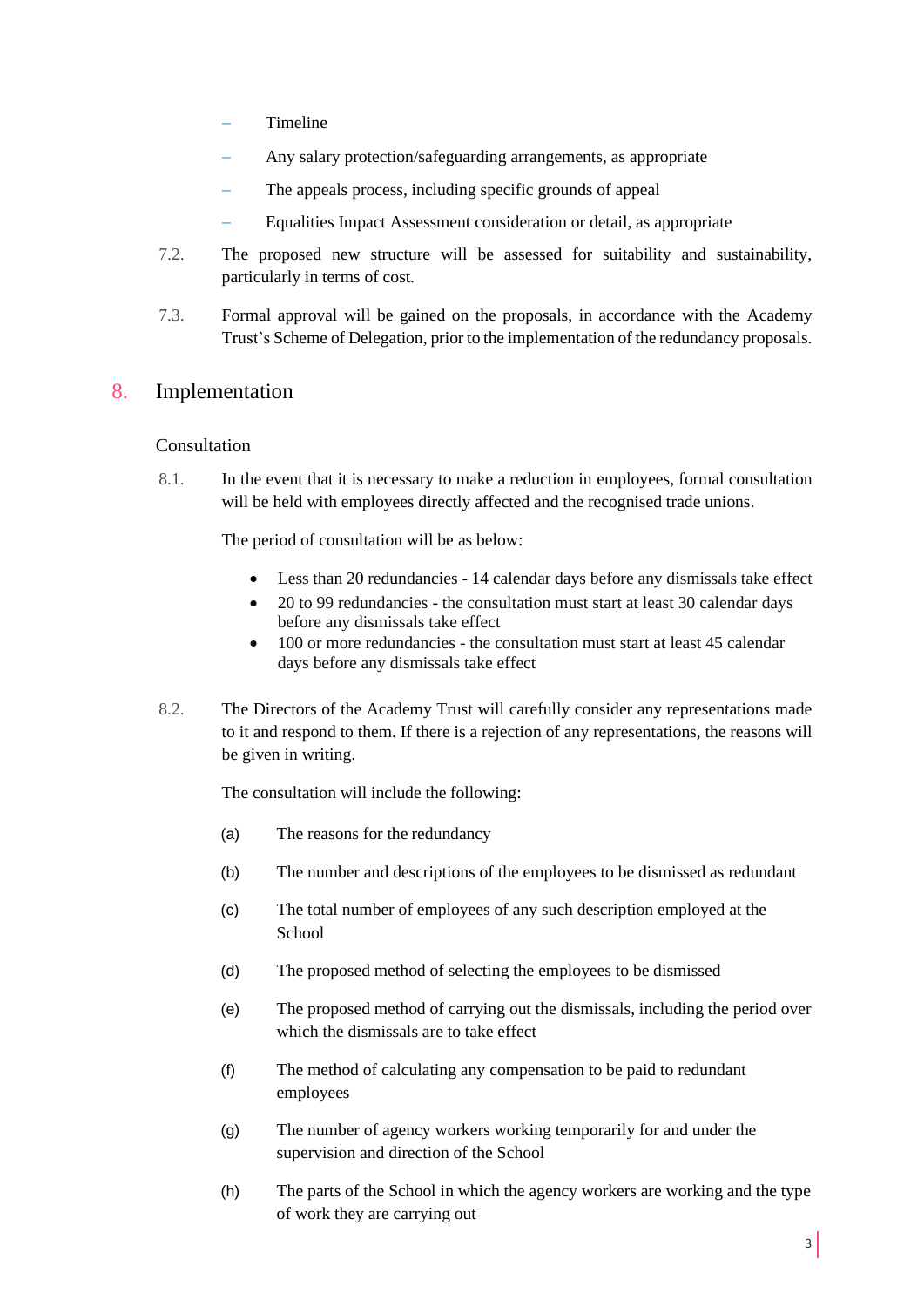(i) The proposed timeline for the redundancy process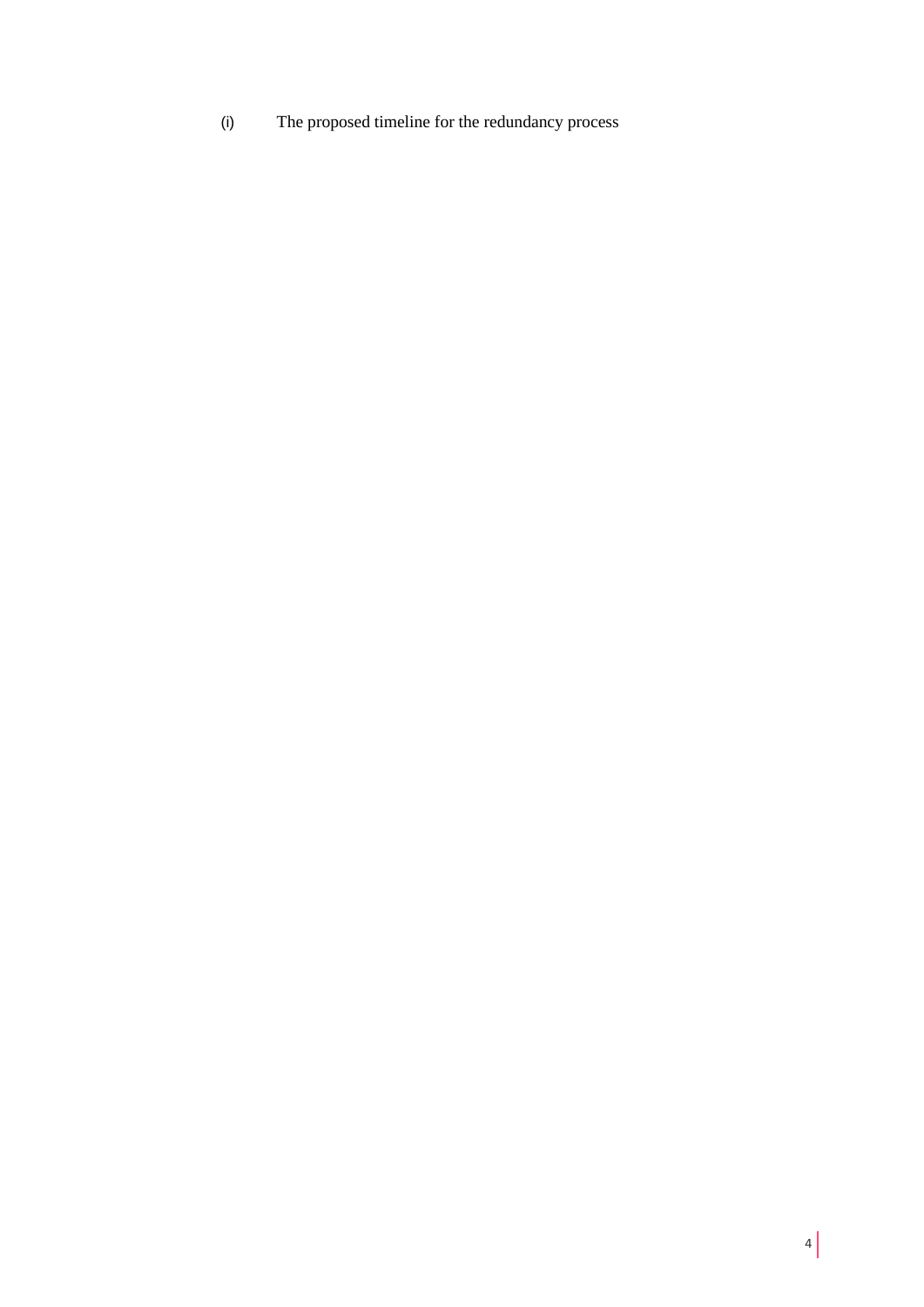- 8.3. The selection criteria which will appear in (d) above and on which the employee and trade union/s will be consulted, will be determined by the Headteacher.
- 8.4. Any employee who seeks information on the benefits available as a result of volunteering to be selected for redundancy will be entitled to do so without prejudice to their position.
- 8.5. The Directors of the Academy Trust will decide if any requests for volunteering to be selected for redundancy can be accepted. If a request is accepted, an offer will be made to the employee identifying the level of compensation that will be paid if the employee is dismissed as redundant.

The offer will be in writing and include:

- (a) The amount of any redundancy payment under the Employment Rights Act 1996
- (b) The amount of any premature retirement compensation in accordance with the School's policy
- (c) The date on which the redundancy would be effective
- (d) Advice on accrued pension benefits, if appropriate
- (e) Advice that the employee should consult their trade union.

#### 9. Compulsory Selection

- 9.1. If the necessary reduction is not achieved by the above means the Headteacher will, following the consultative process, and where they have the delegated power of dismissal, delegate a senior manager to meet individually with those employees who are identified as at risk in the category of employees to be reduced to confirm or clarify any selection information "skills audit" provided by the employee. Individuals will be given due notice of the meeting in writing and may be accompanied by a trade union representative or workplace colleague.
- 9.2. Following the meeting/s outlined in for compulsory selection, the senior manager will make the selection on the basis of all the information available and in accordance with the selection criteria. The employee/s selected will be informed in writing that the senior manager will recommend to the Headteacher (with power to dismiss delegated by the Academy Trust and the Local Governing Body) that the employee/s be dismissed on grounds of redundancy. The employee/s, who will be given at least 10 working days' notice of the meeting, will have the right to an individual hearing at which they may be present and be accompanied by a trade union representative or workplace colleague.